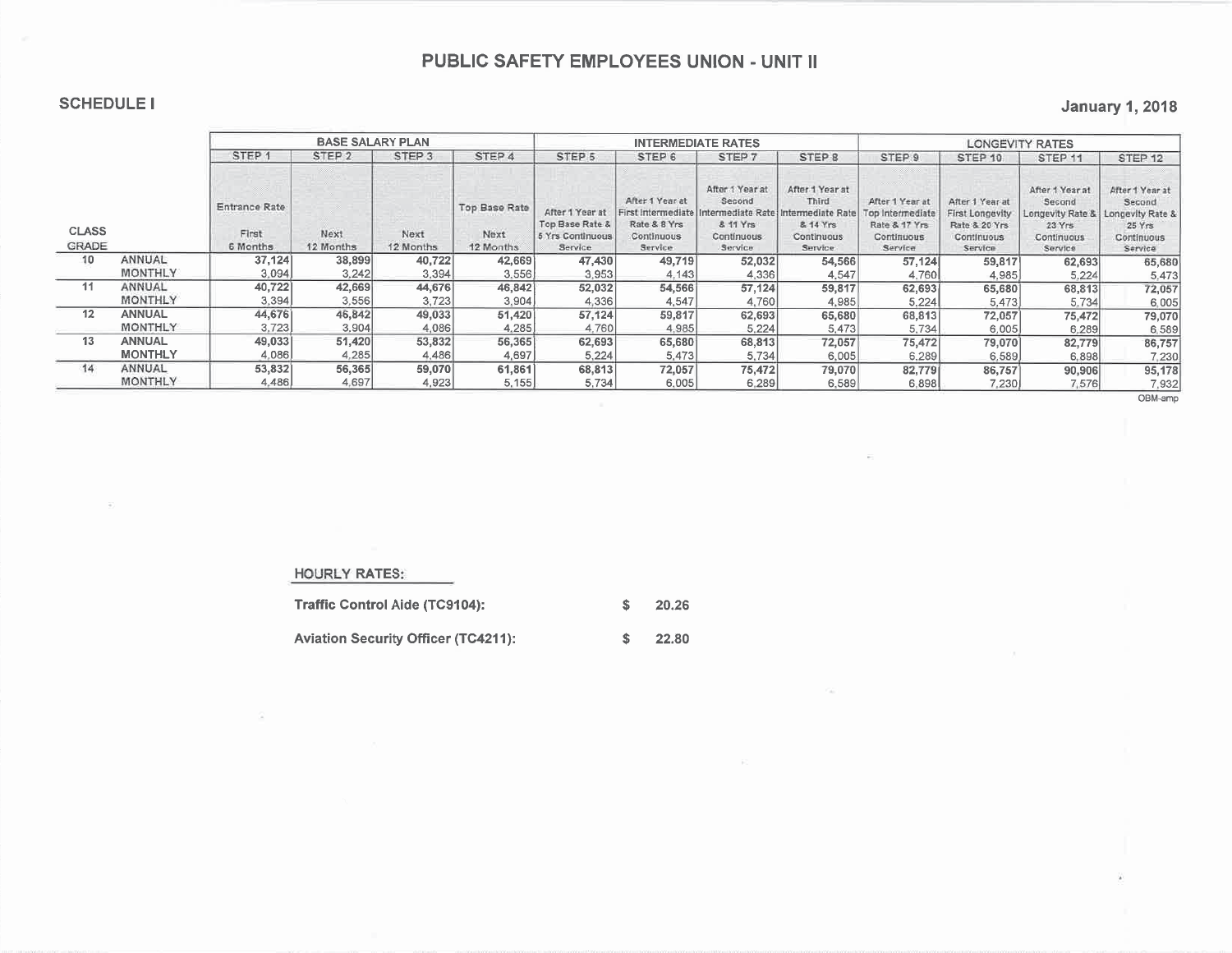### **SCHEDULE I**

### **January 1, 2019**

|                              |                |                                           | <b>BASE SALARY PLAN</b> |                   |                                           |                                                                              |                                                                                       | <b>INTERMEDIATE RATES</b>                                      |                                                                                                        | <b>LONGEVITY RATES</b>                                                        |                                                                              |                                                                                 |                                                                                 |  |  |
|------------------------------|----------------|-------------------------------------------|-------------------------|-------------------|-------------------------------------------|------------------------------------------------------------------------------|---------------------------------------------------------------------------------------|----------------------------------------------------------------|--------------------------------------------------------------------------------------------------------|-------------------------------------------------------------------------------|------------------------------------------------------------------------------|---------------------------------------------------------------------------------|---------------------------------------------------------------------------------|--|--|
|                              |                | STEP <sub>1</sub>                         | STEP <sub>2</sub>       | STEP <sub>3</sub> | STEP <sub>4</sub>                         | STEP <sub>5</sub>                                                            | STEP <sub>6</sub>                                                                     | STEP <sub>7</sub>                                              | STEP <sub>8</sub>                                                                                      | STEP 9                                                                        | STEP 10                                                                      | STEP <sub>11</sub>                                                              | STEP <sub>12</sub>                                                              |  |  |
| <b>CLASS</b><br><b>GRADE</b> |                | <b>Entrance Rate</b><br>First<br>6 Months | Next<br>12 Months       | Next<br>12 Months | <b>Top Base Rate</b><br>Next<br>12 Months | After 1 Year at<br><b>Top Base Rate &amp;</b><br>5 Yrs Continuous<br>Service | After 1 Year at<br>First Intermediate<br>Rate & 8 Yrs<br><b>Continuous</b><br>Service | After 1 Year at<br>Second<br>& 11 Yrs<br>Continuous<br>Service | After 1 Year at<br>Third<br>Intermediate Rate   Intermediate Rate<br>& 14 Yrs<br>Continuous<br>Service | After 1 Year at<br>Top Intermediate<br>Rate & 17 Yrs<br>Continuous<br>Service | After 1 Year at<br>First Longevity<br>Rate & 20 Yrs<br>Continuous<br>Service | After 1 Year at<br>Second<br>Longevity Rate &<br>23Yrs<br>Continuous<br>Service | After 1 Year at<br>Second<br>Longevity Rate &<br>25Yrs<br>Continuous<br>Service |  |  |
| 10                           | ANNUAL         | 37,959                                    | 39,774                  | 41,639            | 43,629                                    | 48,497                                                                       | 50,838                                                                                | 53,203                                                         | 55,794                                                                                                 | 58,409                                                                        | 61,163                                                                       | 64,104                                                                          | 67,158                                                                          |  |  |
|                              | <b>MONTHLY</b> | 3,163                                     | 3,315                   | 3,470             | 3.636                                     | 4,041                                                                        | 4,236                                                                                 | 4.434                                                          | 4.649                                                                                                  | 4,867                                                                         | 5,097                                                                        | 5,342                                                                           | 5,596                                                                           |  |  |
| 11                           | ANNUAL         | 41,639                                    | 43,629                  | 45,681            | 47,896                                    | 53,203                                                                       | 55,794                                                                                | 58,409                                                         | 61,163                                                                                                 | 64,104                                                                        | 67,158                                                                       | 70,362                                                                          | 73,678                                                                          |  |  |
|                              | <b>MONTHLY</b> | 3,470                                     | 3.636                   | 3,807             | 3,991                                     | 4.434                                                                        | 4,649                                                                                 | 4,867                                                          | 5.097                                                                                                  | 5,342                                                                         | 5,596                                                                        | 5,863                                                                           | 6,140                                                                           |  |  |
| 12                           | <b>ANNUAL</b>  | 45,681                                    | 47,896                  | 50,137            | 52,577                                    | 58,409                                                                       | 61,163                                                                                | 64,104                                                         | 67.158                                                                                                 | 70,362                                                                        | 73,678                                                                       | 77,170                                                                          | 80,850                                                                          |  |  |
|                              | <b>MONTHLY</b> | 3,807                                     | 3,991                   | 4,178             | 4,381                                     | 4,867                                                                        | 5,097                                                                                 | 5,342                                                          | 5.596                                                                                                  | 5,863                                                                         | 6,140                                                                        | 6,431                                                                           | 6,737                                                                           |  |  |
| 13                           | ANNUAL         | 50,137                                    | 52,577                  | 55,043            | 57,633                                    | 64,104                                                                       | 67,158                                                                                | 70,362                                                         | 73,678                                                                                                 | 77,170                                                                        | 80,850                                                                       | 84,642                                                                          | 88,709                                                                          |  |  |
|                              | <b>MONTHLY</b> | 4,178                                     | 4,381                   | 4,587             | 4.803                                     | 5.342                                                                        | 5,596                                                                                 | 5,863                                                          | 6,140                                                                                                  | 6,431                                                                         | 6,737                                                                        | 7,053                                                                           | 7,392                                                                           |  |  |
| 14                           | ANNUAL         | 55,043                                    | 57,633                  | 60,399            | 63,253                                    | 70,362                                                                       | 73,678                                                                                | 77,170                                                         | 80,850                                                                                                 | 84,642                                                                        | 88,709                                                                       | 92,952                                                                          | 97,320                                                                          |  |  |
|                              | <b>MONTHLY</b> | 4,587                                     | 4,803                   | 5.033             | 5,271                                     | 5,863                                                                        | 6.140                                                                                 | 6.431                                                          | 6,737                                                                                                  | 7,053                                                                         | 7.392                                                                        | 7,746                                                                           | 8,110                                                                           |  |  |

OBM-amp

#### **HOURLY RATES:**

| Traffic Control Aide (TC9104):             | 20.72 |
|--------------------------------------------|-------|
| <b>Aviation Security Officer (TC4211):</b> | 23.31 |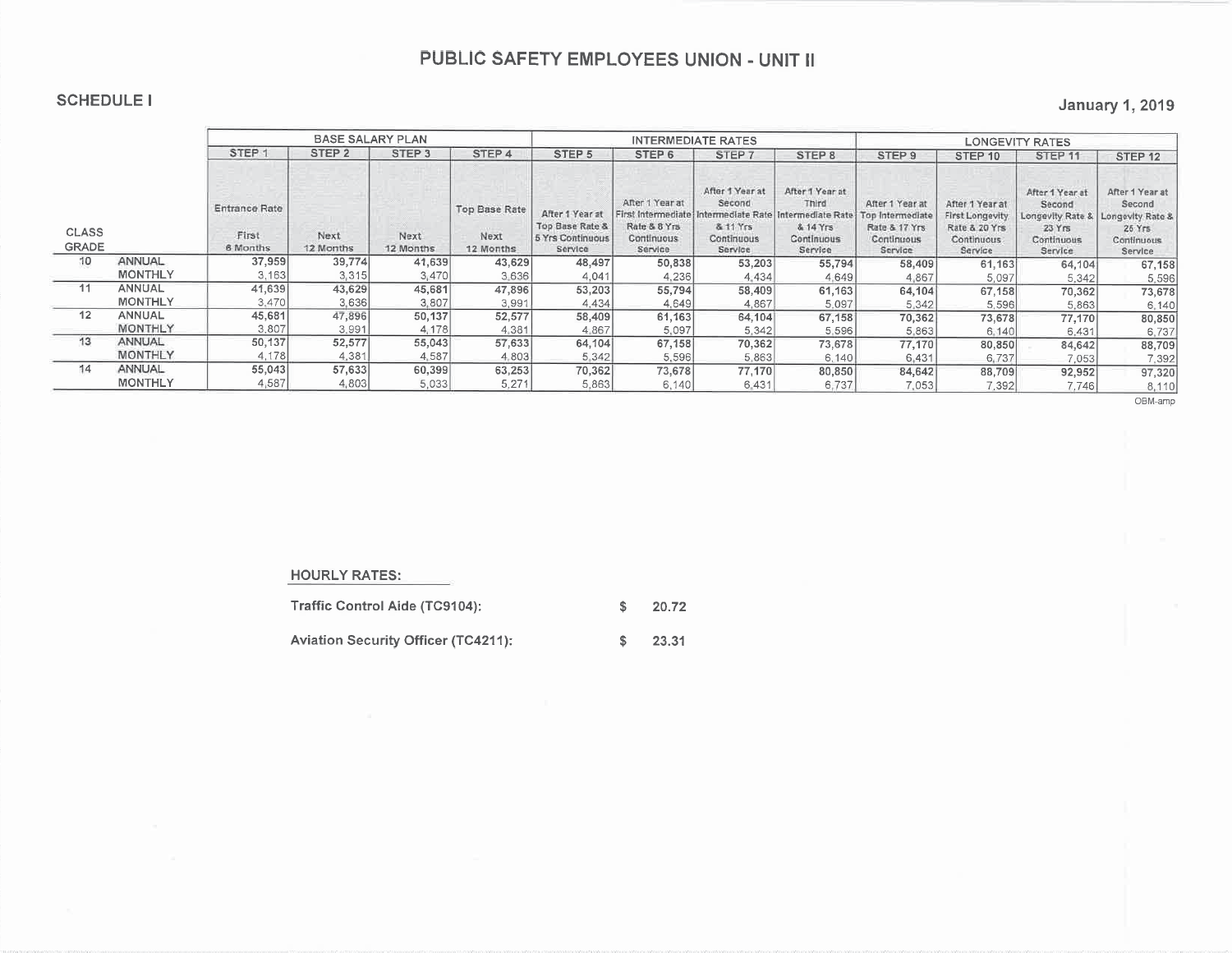#### **SCHEDULE I**

### **January 1, 2020**

|                              |                |                                           | <b>BASE SALARY PLAN</b> |                   |                                           |                                                                   |                                                                                | <b>INTERMEDIATE RATES</b>                                                          |                                                                                     | <b>LONGEVITY RATES</b>                                                        |                                                                              |                                                                                 |                                                                                  |  |  |
|------------------------------|----------------|-------------------------------------------|-------------------------|-------------------|-------------------------------------------|-------------------------------------------------------------------|--------------------------------------------------------------------------------|------------------------------------------------------------------------------------|-------------------------------------------------------------------------------------|-------------------------------------------------------------------------------|------------------------------------------------------------------------------|---------------------------------------------------------------------------------|----------------------------------------------------------------------------------|--|--|
|                              |                | STEP .                                    | STEP <sub>2</sub>       | STEP <sub>3</sub> | STEP 4                                    | STEP 5                                                            | STEP <sub>6</sub>                                                              | STEP 7                                                                             | STEP 8                                                                              | STEP <sub>9</sub>                                                             | STEP <sub>10</sub>                                                           | STEP <sub>11</sub>                                                              | STEP <sub>12</sub>                                                               |  |  |
| <b>CLASS</b><br><b>GRADE</b> |                | <b>Entrance Rate</b><br>First<br>6 Months | Next<br>12 Months       | Next<br>12 Months | <b>Top Base Rate</b><br>Next<br>12 Months | After 1 Year at<br>Top Base Rate &<br>5 Yrs Continuous<br>Service | After 1 Year at<br>First Intermediate<br>Rate & 8 Yrs<br>Continuous<br>Service | After 1 Year at<br>Second<br>ttermediate Rate<br>& 11 Yrs<br>Continuous<br>Service | After 1 Year at<br>Third.<br>Intermediate Rate<br>& 14 Yrs<br>Continuous<br>Service | After 1 Year at<br>Top intermediate<br>Rate & 17 Yrs<br>Continuous<br>Service | After 1 Year at<br>First Longevity<br>Rate & 20 Yrs<br>Continuous<br>Service | After 1 Year at<br>Second<br>Longevity Rate &<br>23Yrs<br>Continuous<br>Service | After 1 Year at<br>Second<br>Longevity Rate &<br>25 Yrs<br>Continuous<br>Service |  |  |
| 10                           | ANNUAL         | 38,718                                    | 40,569                  | 42,471            | 44,501                                    | 49,467                                                            | 51,854                                                                         | 54,267                                                                             | 56,910                                                                              | 59,578                                                                        | 62,386                                                                       | 65,386                                                                          | 68,501                                                                           |  |  |
|                              | <b>MONTHLY</b> | 3.227                                     | 3,381                   | 3,539             | 3,708                                     | 4.122                                                             | 4,321                                                                          | 4.522                                                                              | 4,742                                                                               | 4,965                                                                         | 5,199                                                                        | 5,449                                                                           | 5,708                                                                            |  |  |
| 11                           | ANNUAL         | 42,471                                    | 44,501                  | 46,595            | 48,854                                    | 54,267                                                            | 56,910                                                                         | 59,578                                                                             | 62,386                                                                              | 65,386                                                                        | 68,501                                                                       | 71,769                                                                          | 75,152                                                                           |  |  |
|                              | <b>MONTHLY</b> | 3,539                                     | 3,708                   | 3883              | 4,071                                     | 4,522                                                             | 4,742                                                                          | 4.965                                                                              | 5.199                                                                               | 5,449                                                                         | 5,708                                                                        | 5,981                                                                           | 6,263                                                                            |  |  |
| 12                           | ANNUAL         | 46,595                                    | 48,854                  | 51,139            | 53,629                                    | 59,578                                                            | 62,386                                                                         | 65,386                                                                             | 68,501                                                                              | 71,769                                                                        | 75,152                                                                       | 78,713                                                                          | 82,467                                                                           |  |  |
|                              | <b>MONTHLY</b> | 3.883                                     | 4,071                   | 4.262             | 4,469                                     | 4.965                                                             | 5,199                                                                          | 5.449                                                                              | 5,708                                                                               | 5.981                                                                         | 6,263                                                                        | 6,559                                                                           | 6 872                                                                            |  |  |
| 13                           | ANNUAL         | 51,139                                    | 53,629                  | 56,144            | 58,786                                    | 65,386                                                            | 68,501                                                                         | 71,769                                                                             | 75,152                                                                              | 78,713                                                                        | 82,467                                                                       | 86,334                                                                          | 90,483                                                                           |  |  |
|                              | <b>MONTHLY</b> | 4,262                                     | 4,469                   | 4,679             | 4,899                                     | 5,449                                                             | 5,708                                                                          | 5.981                                                                              | 6,263                                                                               | 6.559                                                                         | 6,872                                                                        | 7.195                                                                           | 7,540                                                                            |  |  |
| 14                           | ANNUAL         | 56,144                                    | 58,786                  | 61,607            | 64,518                                    | 71,769                                                            | 75,152                                                                         | 78,713                                                                             | 82,467                                                                              | 86,334                                                                        | 90,483                                                                       | 94,811                                                                          | 99,266                                                                           |  |  |
|                              | <b>MONTHLY</b> | 4.679                                     | 4,899                   | 5,134             | 5,376                                     | 5,981                                                             | 6,263                                                                          | 6,559                                                                              | 6,872                                                                               | 7.195                                                                         | 7,540                                                                        | 7.901                                                                           | 8,272                                                                            |  |  |

OBM-amp

#### **HOURLY RATES:**

| Traffic Control Aide (TC9104):             | 21.13 |
|--------------------------------------------|-------|
| <b>Aviation Security Officer (TC4211):</b> | 23.78 |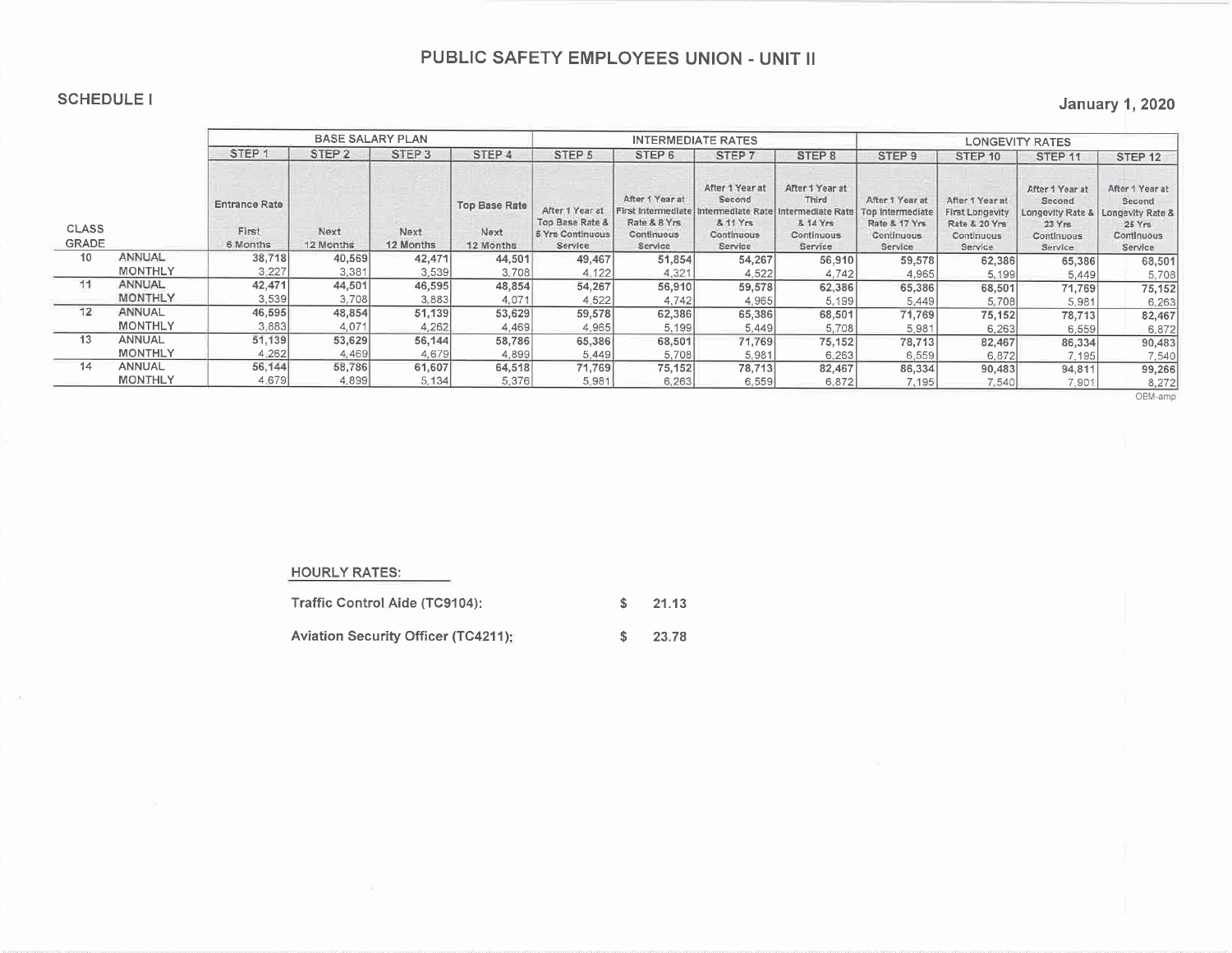#### **SCHEDULE I**

### **January 1, 2021**

|                              |                |                                           | <b>BASE SALARY PLAN</b> |                   |                                     |                                                                   |                                                                                | <b>INTERMEDIATE RATES</b>                                                           |                                                                                    | <b>LONGEVITY RATES</b>                                                               |                                                                                |                                                                                   |                                                                                         |  |  |  |
|------------------------------|----------------|-------------------------------------------|-------------------------|-------------------|-------------------------------------|-------------------------------------------------------------------|--------------------------------------------------------------------------------|-------------------------------------------------------------------------------------|------------------------------------------------------------------------------------|--------------------------------------------------------------------------------------|--------------------------------------------------------------------------------|-----------------------------------------------------------------------------------|-----------------------------------------------------------------------------------------|--|--|--|
|                              |                | STEP <sub>1</sub>                         | STEP <sub>2</sub>       | STEP <sub>3</sub> | STEP 4                              | STEP <sub>5</sub>                                                 | STEP <sub>6</sub>                                                              | STEP <sub>7</sub>                                                                   | STEP 8                                                                             | STEP <sub>9</sub>                                                                    | STEP 10                                                                        | STEP <sub>11</sub>                                                                | STEP 12                                                                                 |  |  |  |
| <b>CLASS</b><br><b>GRADE</b> |                | <b>Entrance Rate</b><br>First<br>6 Months | Next<br>12 Months       | Next<br>12 Months | Top Base Rate<br>Next.<br>12 Months | After 1 Year at<br>Top Base Rate &<br>5 Yrs Continuous<br>Service | After 1 Year at<br>First Intermediate<br>Rate & 8 Yrs<br>Continuous<br>Service | After 1 Year at<br>Second<br>Intermediate Rate<br>& 11 Yrs<br>Continuous<br>Service | After 1 Year at<br>Third<br>Intermediate Rate<br>& 14 Yrs<br>Continuous<br>Service | After 1 Year at<br>Top Intermediate<br>Rate & 17 Yrs<br><b>Continuous</b><br>Service | After 1 Year at<br>First Longevity<br>Rate & 20 Yrs<br>Continuous.<br>Service: | After 1 Year at<br>Second<br>Longevity Rate &<br>23 Yrs<br>Continuous<br>Service: | After 1 Year at<br>Second<br>Longevity Rate &<br>25 Yrs<br><b>Continuous</b><br>Service |  |  |  |
| 10                           | ANNUAL         | 39,590                                    | 41,482                  | 43,427            | 45,502                              | 50,580                                                            | 53,021                                                                         | 55,488                                                                              | 58,190                                                                             | 60,918                                                                               | 63,790                                                                         | 66,857                                                                            | 70,042                                                                                  |  |  |  |
|                              | <b>MONTHLY</b> | 3,299                                     | 3,457                   | 3,619             | 3,792                               | 4,215                                                             | 4.418                                                                          | 4.624                                                                               | 4,849                                                                              | 5,077                                                                                | 5,316                                                                          | 5,571                                                                             | 5,837                                                                                   |  |  |  |
| 11                           | ANNUAL         | 43,427                                    | 45,502                  | 47,643            | 49,954                              | 55,488                                                            | 58,190                                                                         | 60,918                                                                              | 63,790                                                                             | 66,857                                                                               | 70,042                                                                         | 73,384                                                                            | 76,843                                                                                  |  |  |  |
|                              | <b>MONTHLY</b> | 3,619                                     | 3,792                   | 3,970             | 4,163                               | 4,624                                                             | 4,849                                                                          | 5,077                                                                               | 5,316                                                                              | 5,571                                                                                | 5,837                                                                          | 6,115                                                                             | 6,404                                                                                   |  |  |  |
| 12                           | ANNUAL         | 47,643                                    | 49,954                  | 52,290            | 54,835                              | 60,918                                                            | 63,790                                                                         | 66,857                                                                              | 70,042                                                                             | 73,384                                                                               | 76,843                                                                         | 80,484                                                                            | 84,322                                                                                  |  |  |  |
|                              | <b>MONTHLY</b> | 3,970                                     | 4,163                   | 4.358             | 4,570                               | 5,077                                                             | 5,316                                                                          | 5,571                                                                               | 5,837                                                                              | 6, 115                                                                               | 6,404                                                                          | 6,707                                                                             | 7,027                                                                                   |  |  |  |
| 13                           | ANNUAL         | 52,290                                    | 54,835                  | 57,407            | 60,109                              | 66,857                                                            | 70,042                                                                         | 73,384                                                                              | 76,843                                                                             | 80,484                                                                               | 84,322                                                                         | 88,277                                                                            | 92,519                                                                                  |  |  |  |
|                              | <b>MONTHLY</b> | 4,358                                     | 4,570                   | 4.784             | 5.009                               | 5,571                                                             | 5,837                                                                          | 6:115                                                                               | 6.404                                                                              | 6.707                                                                                | 7,027                                                                          | 7.356                                                                             | 7,710                                                                                   |  |  |  |
| 14                           | <b>ANNUAL</b>  | 57,407                                    | 60,109                  | 62,994            | 65,970                              | 73,384                                                            | 76,843                                                                         | 80,484                                                                              | 84,322                                                                             | 88,277                                                                               | 92,519                                                                         | 96,944                                                                            | 101,500                                                                                 |  |  |  |
|                              | <b>MONTHLY</b> | 4,784                                     | 5.009                   | 5,249             | 5,497                               | 6,115                                                             | 6,404                                                                          | 6,707                                                                               | 7,027                                                                              | 7,356                                                                                | 7.710                                                                          | 8,079                                                                             | 8,458                                                                                   |  |  |  |
| 15                           | ANNUAL         | 63,050                                    | 66,017                  | 69,186            | 72,454                              | 80,597                                                            | 84,396                                                                         | 88,396                                                                              | 92,611                                                                             | 96,955                                                                               | 101,614                                                                        | 106,474                                                                           | 111,477                                                                                 |  |  |  |
|                              | <b>MONTHLY</b> | 5,254                                     | 5,501                   | 5,765             | 6,038                               | 6,716                                                             | 7.033                                                                          | 7.366                                                                               | 7.718                                                                              | 8.080                                                                                | 8,468                                                                          | 8,873                                                                             | 9,290                                                                                   |  |  |  |

OBM-amp

#### **HOURLY RATES:**

Traffic Control Aide (TC9104): 21.61  $\sqrt{2}$ Aviation Security Officer (TC4211);  $\sqrt{2}$ 24.32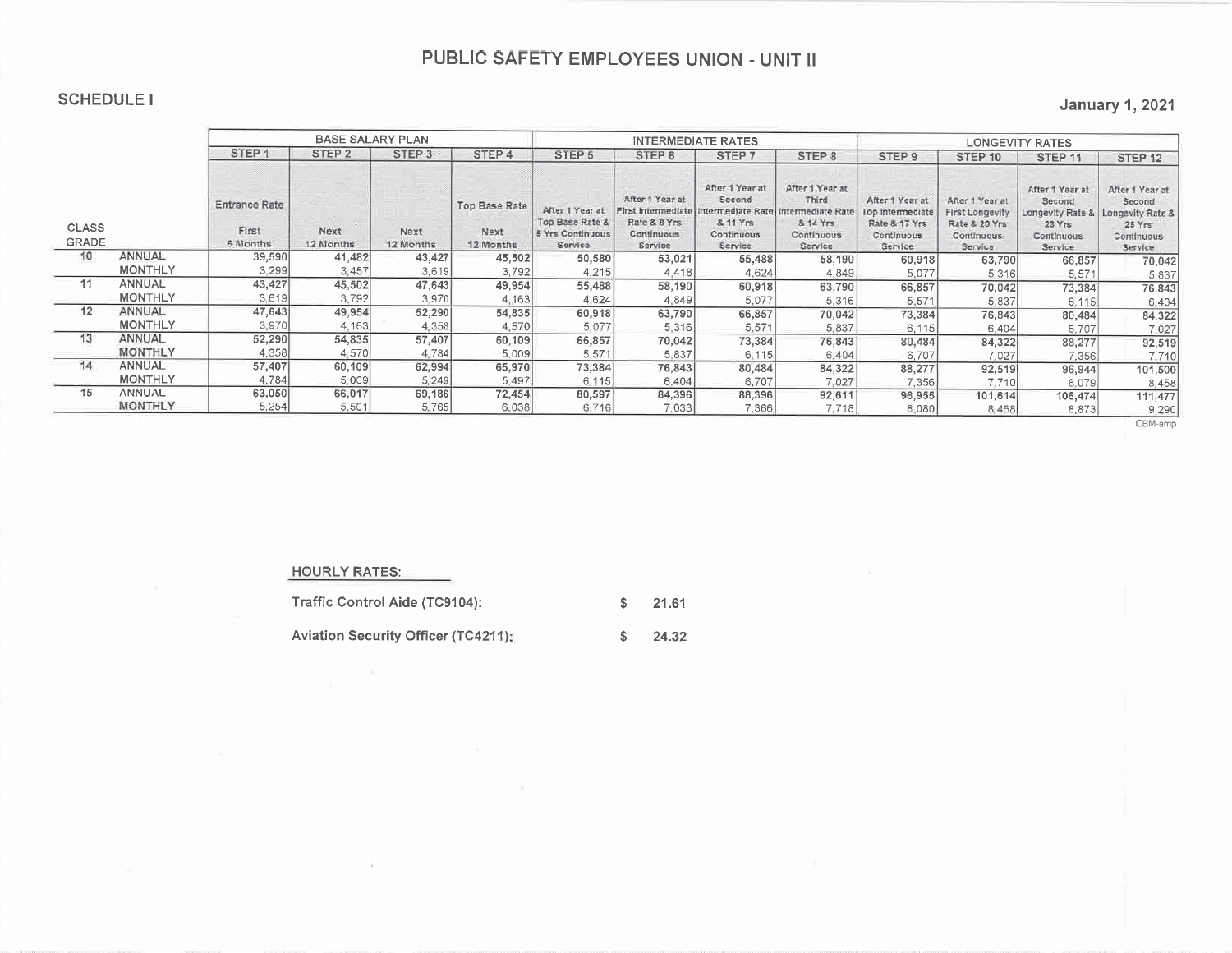### **SCHEDULE I**

|                              |                |                                           | <b>BASE SALARY PLAN</b> |                   |                                    |                                                                          |                                                                                | <b>INTERMEDIATE RATES</b>                                                        |                                                                                   | <b>LONGEVITY RATES</b>                                                        |                                                                              |                                                                                  |                                                                                  |  |  |
|------------------------------|----------------|-------------------------------------------|-------------------------|-------------------|------------------------------------|--------------------------------------------------------------------------|--------------------------------------------------------------------------------|----------------------------------------------------------------------------------|-----------------------------------------------------------------------------------|-------------------------------------------------------------------------------|------------------------------------------------------------------------------|----------------------------------------------------------------------------------|----------------------------------------------------------------------------------|--|--|
|                              |                | STEP <sub>1</sub><br>STEP <sub>2</sub>    |                         | STEP <sub>3</sub> | STEP <sub>4</sub>                  | STEP <sub>5</sub>                                                        | STEP <sub>6</sub>                                                              | STEP <sub>7</sub>                                                                | STEP <sub>8</sub>                                                                 | STEP 9                                                                        | STEP 10                                                                      | STEP <sub>11</sub>                                                               | STEP <sub>12</sub>                                                               |  |  |
| <b>CLASS</b><br><b>GRADE</b> |                | <b>Entrance Rate</b><br>First<br>6 Months | Next<br>12 Months       | Next<br>12 Months | Top Base Rate<br>Next<br>12 Months | After 1 Year at<br>Top Base Rate &<br><b>5 Yrs Continuous</b><br>Service | After 1 Year at<br>First Intermediate<br>Rate & 8 Yrs<br>Continuous<br>Service | After 1 Year at<br>Second<br>ermediate Rate<br>& 11 Yrs<br>Continuous<br>Service | After 1 Year at<br>Third<br>ntermediate Rate<br>& 14 Yrs<br>Continuous<br>Service | After 1 Year at<br>Top Intermediate<br>Rate & 17 Yrs<br>Continuous<br>Service | After 1 Year at<br>First Longevity<br>Rate & 20 Yrs<br>Continuous<br>Service | After 1 Year at<br>Second<br>Longevity Rate &<br>23 Yrs<br>Continuous<br>Service | After 1 Year at<br>Second<br>Longevity Rate &<br>25 Yrs<br>Continuous<br>Service |  |  |
| 10                           | <b>ANNUAL</b>  | 40,381                                    | 42,312                  | 44,296            | 46,413                             | 51,592                                                                   | 54,081                                                                         | 56,598                                                                           | 59,354                                                                            | 62,136                                                                        | 65,066                                                                       | 68,194                                                                           | 71,443                                                                           |  |  |
|                              | <b>MONTHLY</b> | 3,365                                     | 3,526                   | 3,691             | 3,868                              | 4,299                                                                    | 4,507                                                                          | 4,716                                                                            | 4,946                                                                             | 5,178                                                                         | 5,422                                                                        | 5,683                                                                            | 5,954                                                                            |  |  |
| 11                           | ANNUAL         | 44,296                                    | 46,413                  | 48,596            | 50,953                             | 56,598                                                                   | 59,354                                                                         | 62,136                                                                           | 65,066                                                                            | 68,194                                                                        | 71,443                                                                       | 74,851                                                                           | 78,380                                                                           |  |  |
|                              | <b>MONTHLY</b> | 3,691                                     | 3,868                   | 4,050             | 4,246                              | 4.716                                                                    | 4,946                                                                          | 5,178                                                                            | 5,422                                                                             | 5,683                                                                         | 5,954                                                                        | 6,238                                                                            | 6,532                                                                            |  |  |
| 12                           | ANNUAL         | 48,596                                    | 50,953                  | 53,336            | 55,932                             | 62,136                                                                   | 65,066                                                                         | 68,194                                                                           | 71,443                                                                            | 74,851                                                                        | 78,380                                                                       | 82,094                                                                           | 86,008                                                                           |  |  |
|                              | <b>MONTHLY</b> | 4,050                                     | 4,246                   | 4,445             | 4,661                              | 5,178                                                                    | 5,422                                                                          | 5,683                                                                            | 5,954                                                                             | 6,238                                                                         | 6,532                                                                        | 6,841                                                                            | 7,167                                                                            |  |  |
| 13                           | ANNUAL         | 53,336                                    | 55,932                  | 58,555            | 61,311                             | 68,194                                                                   | 71,443                                                                         | 74,851                                                                           | 78.380                                                                            | 82,094                                                                        | 86,008                                                                       | 90,043                                                                           | 94,370                                                                           |  |  |
|                              | <b>MONTHLY</b> | 4,445                                     | 4.661                   | 4,880             | 5,109                              | 5,683                                                                    | 5,954                                                                          | 6,238                                                                            | 6,532                                                                             | 6,841                                                                         | 7,167                                                                        | 7,504                                                                            | 7,864                                                                            |  |  |
| 14                           | <b>ANNUAL</b>  | 58,555                                    | 61,311                  | 64,253            | 67,289                             | 74,851                                                                   | 78,380                                                                         | 82,094                                                                           | 86,008                                                                            | 90,043                                                                        | 94,370                                                                       | 98,883                                                                           | 103,530                                                                          |  |  |
|                              | <b>MONTHLY</b> | 4,880                                     | 5,109                   | 5,354             | 5,607                              | 6,238                                                                    | 6,532                                                                          | 6,841                                                                            | 7.167                                                                             | 7,504                                                                         | 7.864                                                                        | 8,240                                                                            | 8,627                                                                            |  |  |
| 15                           | ANNUAL         | 64,311                                    | 67,338                  | 70,569            | 73,903                             | 82,209                                                                   | 86,084                                                                         | 90,164                                                                           | 94,463                                                                            | 98,894                                                                        | 103,646                                                                      | 108,603                                                                          | 113,707                                                                          |  |  |
|                              | <b>MONTHLY</b> | 5,359                                     | 5,611                   | 5,881             | 6,159                              | 6,851                                                                    | 7.174                                                                          | 7,514                                                                            | 7,872                                                                             | 8,241                                                                         | 8,637                                                                        | 9,050                                                                            | 9,476                                                                            |  |  |

OBM-amp

#### **HOURLY RATES:**

Traffic Control Aide (TC9104):  $\sqrt[6]{\frac{1}{2}}$ 22.04

Aviation Security Officer (TC4211):  $\mathsf{s}$ 24.81

## **January 1, 2022**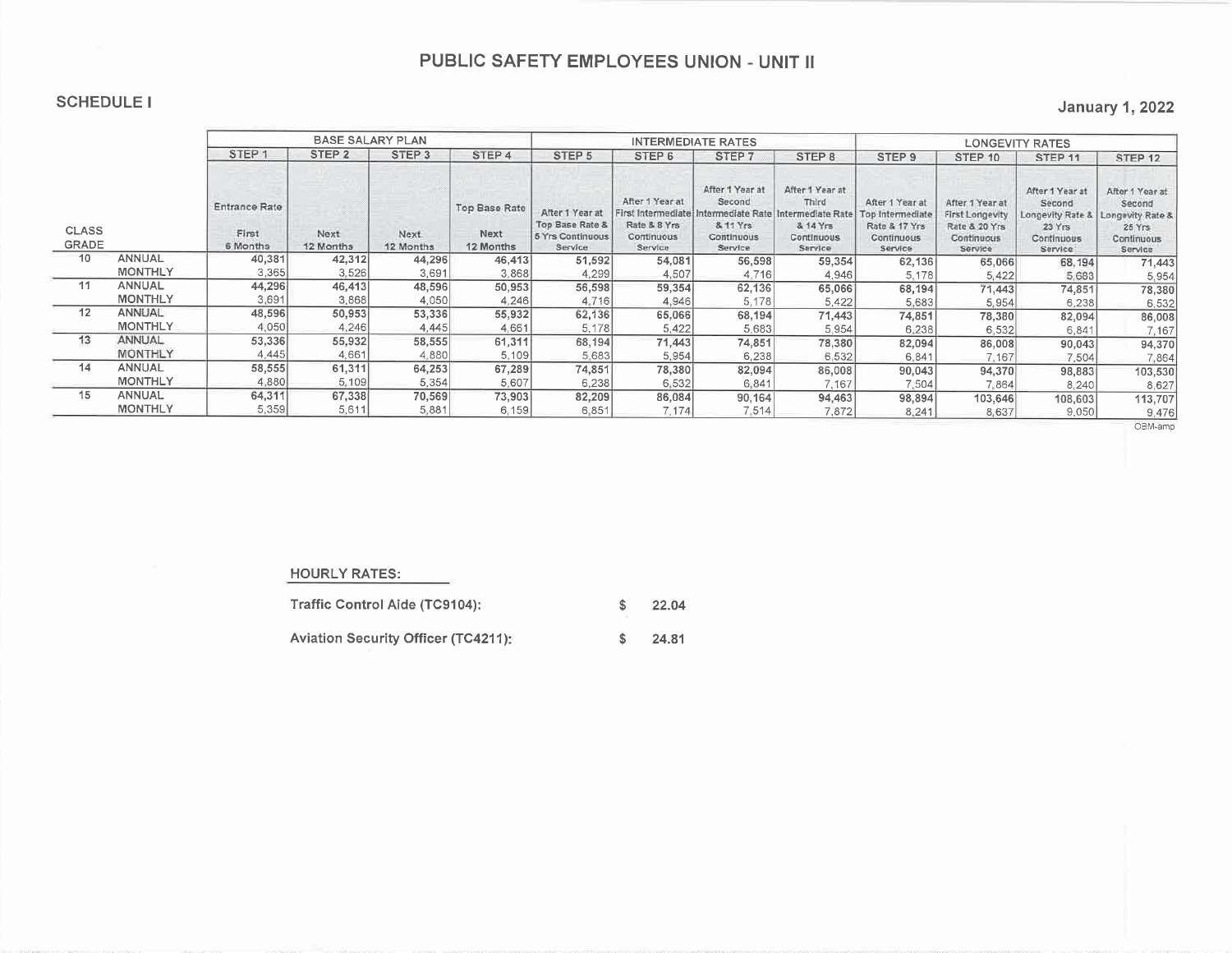## **UNIT II CONTRACT ASSUMPTIONS\***

| <b>TC</b> | <b>TITLE DESCRIPTION</b>                |     | Yrs of<br>service as<br>of 7/1/20 |                | 7/1/2017 | <b>Step</b>    |                | 2020<br>Ratification | <b>Step</b>             |                | 7/1/2022 | <b>Step</b>    | Incr upon<br>ratification          |
|-----------|-----------------------------------------|-----|-----------------------------------|----------------|----------|----------------|----------------|----------------------|-------------------------|----------------|----------|----------------|------------------------------------|
|           |                                         |     |                                   |                |          |                |                |                      |                         |                |          |                |                                    |
| 4210      | <b>AVIATION SECURITY OFFICER</b>        | 113 | 10                                | \$             | 61,464   | 5              | \$             | 68,501               | $\,6$                   | \$             | 74,851   | $\overline{7}$ | $\$\$<br>7,037                     |
|           |                                         |     |                                   |                |          |                |                |                      |                         |                |          |                |                                    |
|           |                                         |     |                                   |                |          |                |                |                      |                         |                |          |                |                                    |
| 7482      | <b>PARKING ENFORCEMENT AIDE</b>         | 10  | 10                                | $\mathbb{S}$   | 46,500   | 5              | \$             | 51,854               | 6                       | \$             | 56,598   | $\overline{7}$ | \$<br>5,354                        |
|           |                                         |     |                                   |                |          |                |                |                      |                         |                |          |                |                                    |
|           |                                         |     |                                   |                |          |                |                |                      |                         |                |          |                |                                    |
| 7003      | <b>AVIATION COMMUNICATIONS OPERATOR</b> | 113 | 5                                 | $\mathfrak{S}$ | 50,412   | $\overline{2}$ | $\mathfrak{S}$ | 65,386               | $\sqrt{5}$              | $\mathfrak{S}$ | 68,194   | 5              | \$14,974                           |
|           |                                         |     | 15                                | $\mathbb{S}$   | 67,464   | $\overline{7}$ | \$             | 75,152               | $\overline{\mathbf{8}}$ | \$             | 82,094   | 9              | $\overline{\mathfrak{s}}$<br>7,688 |
|           |                                         |     | 25                                | $\mathfrak{S}$ | 77,520   | 10             | \$             | 90,483               | 12                      | \$             | 94,370   | 12             | \$12,963                           |
|           |                                         |     |                                   |                |          |                |                |                      |                         |                |          |                |                                    |
| 8601      | <b>POLICE COMMUNICATIONS OPERATOR I</b> | 13  | 5                                 | \$             | 50,412   | $\overline{2}$ | \$             | 65,386               | $\sqrt{5}$              | \$             | 68,194   | 5              | \$14,974                           |
|           |                                         |     | 15                                | \$             | 67,464   | $\overline{7}$ | $\mathfrak{S}$ | 75,152               | 8                       | \$             | 82,094   | 9              | \$<br>7,688                        |
|           |                                         |     | 25                                | \$             | 77,520   | 10             | $\mathfrak{S}$ | 90,483               | 12                      | \$             | 94,370   | 12             | \$12,963                           |
|           |                                         |     |                                   |                |          |                |                |                      |                         |                |          |                |                                    |
| 8602      | POLICE COMMUNICATIONS OPERATOR II       | 14  | 5                                 | $\mathfrak{S}$ | 55,260   | 2              | $\mathfrak{L}$ | 71,769               | 5                       | \$             | 74,851   | 5              | \$16,509                           |
|           |                                         |     | 15                                | $\mathfrak{S}$ | 73,992   | $\overline{7}$ | \$             | 82,467               | 8                       | \$             | 90,043   | 9              | $\$\$<br>8,475                     |
|           |                                         |     | 25                                | \$             | 85,056   | 10             | \$             | 99,266               | $\overline{12}$         | \$             | 103,530  | 12             | \$14,210                           |
|           |                                         |     |                                   |                |          |                |                |                      |                         |                |          |                |                                    |
|           |                                         |     |                                   |                |          |                |                |                      |                         |                |          |                |                                    |
| 9104      | TRAFFIC CONTROL AIDE-HOURLY             | 10  | 10                                | $\mathbb{S}$   | 19.86    | n/a            | $\mathfrak{S}$ | 21.61                | n/a                     | \$             | 22.04    | n/a            | $\$\$<br>2,197                     |
| 9112      | <b>TRAFFIC CONTROL AIDE</b>             | 10  | 10                                | \$             | 46,500   | 5              | \$             | 51,854               | 6                       | \$             | 56,598   | $\overline{7}$ | $\mathfrak{S}$<br>5,354            |
|           |                                         |     |                                   |                |          |                |                |                      |                         |                |          |                |                                    |
|           |                                         |     |                                   |                |          |                |                |                      |                         |                |          |                |                                    |
| 9122      | <b>DETENTION AIDE</b>                   | 112 | 10                                | \$             | 56,004   | 5              | \$             | 62,386               | 6                       | $\mathfrak{S}$ | 68,194   | $\overline{7}$ | $\mathfrak{L}$<br>6,382            |

\*ASSUMPTIONS:

The 2020 Ratification column assumes an employee just reached the requisite number of years of City service as listed in column D;

The 7/1/22 column recognizes that the contract would be expired at this time but shows the next step progression based upon the terms of the pending contract;

These numbers do not take into account any Leaves of Absence or Suspensions that may affect the Next Review Date

These numbers are for salary/wages only and do not take into account overtime or any other supplementary pay;

NOTE: These numbers are just estimates and each employee's circumstances are entirely different depending on their City Start Date, years of service, etc. A mere 1 day difference can change an employee's place on a salary schedule;